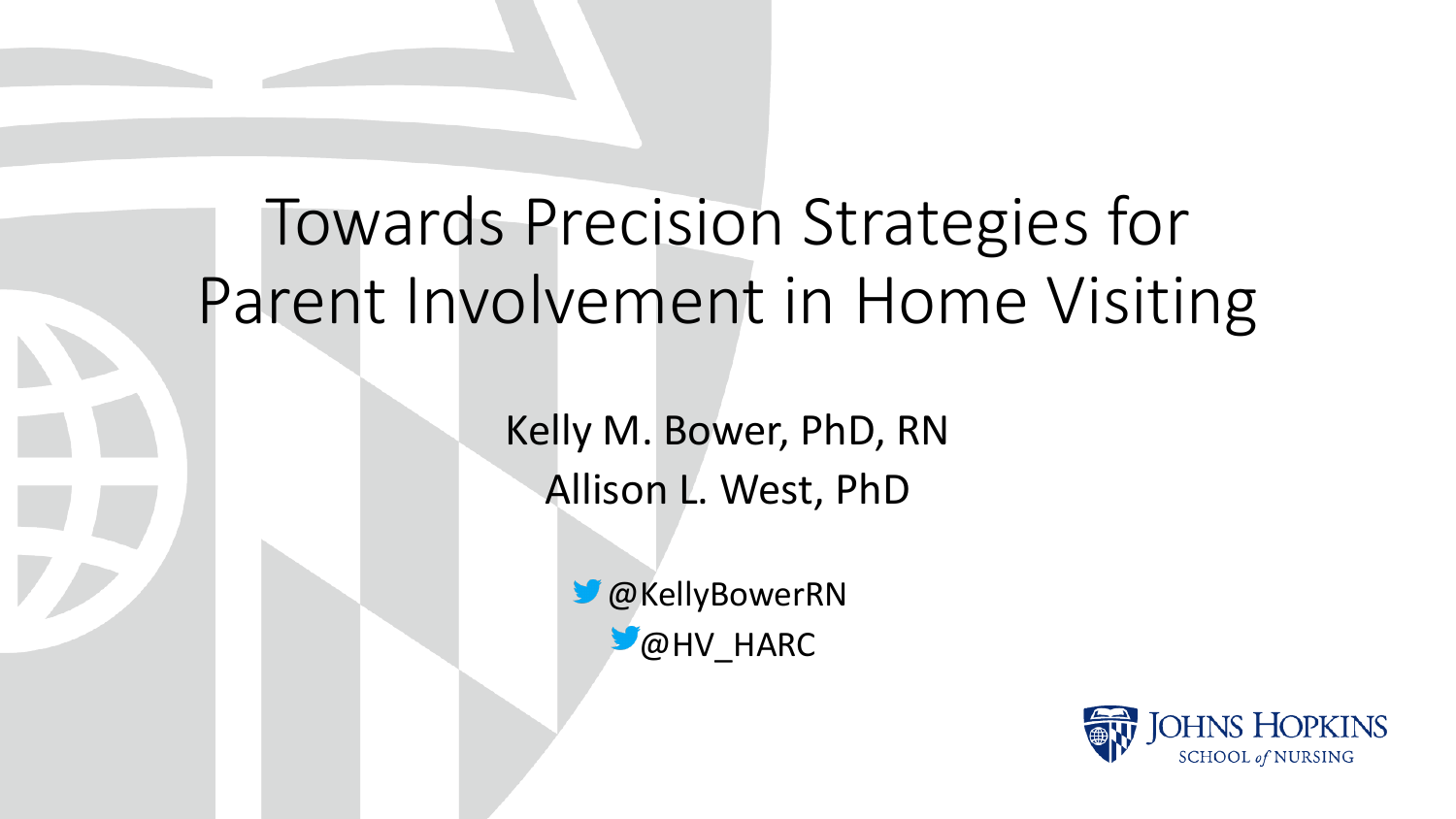# Background on Parent Involvement

- Estimated that **40%** of families invited to enroll in home visiting do not do so
	- Of those who do enroll, **80%** receive less than the intended number of visits and **up to half** dropout prior to completion
- Many factors are hypothesized to influence parent involvement
- A precision approach to improving parent involvement has not yet been widely utilized

Sources: Sparr, Zaid, Filene, & Denmark, 2017; Korfmacher, 2008; Daro, 2003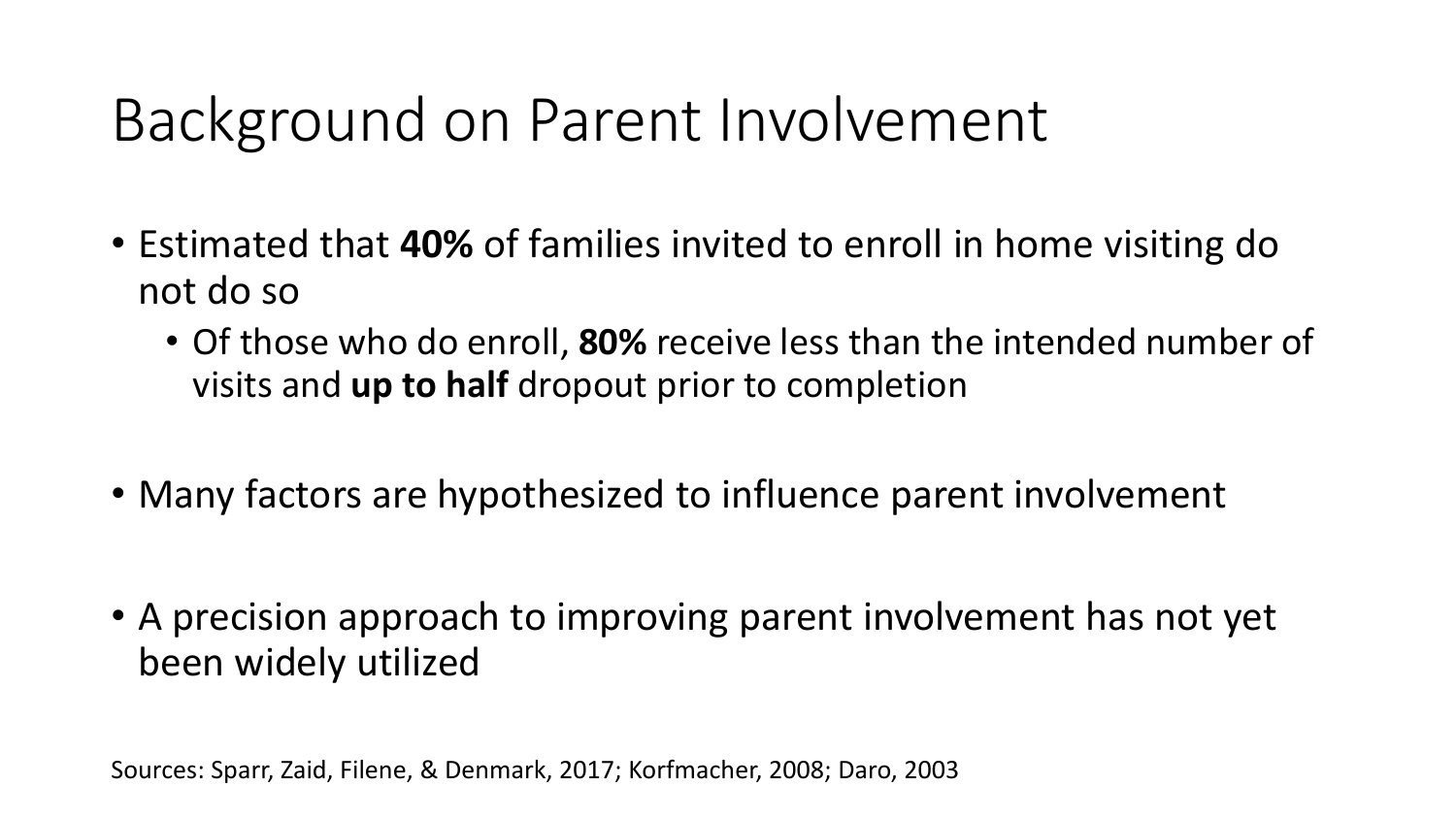# Parent Involvement Defined

| Enrollment                 | Agreeing to or completing initial visit                                                  |
|----------------------------|------------------------------------------------------------------------------------------|
| Participation              | <i>Quantity</i> of contact: #, frequency,<br>length, duration, and intensity             |
| Engagement                 | <i>Quality</i> of contact; emotional<br>response or feelings of parent<br>toward service |
| <b>Retention/Attrition</b> | Remaining in the program through<br>completion / dropping out prior to<br>completion     |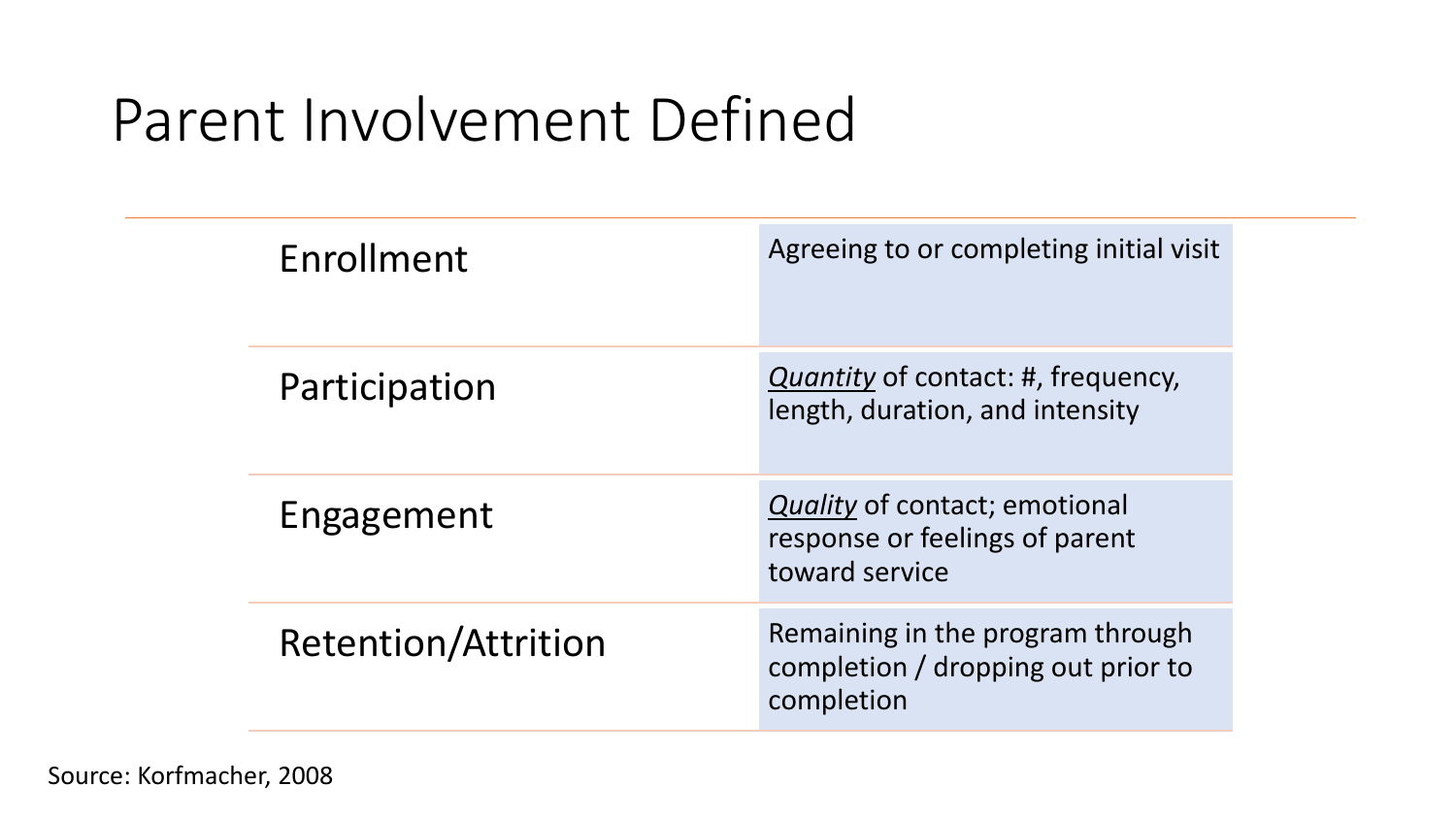# Multi-Level Factors Influencing Parent Involvement



Sources: McCurdy and Daro, 2001; Korfmacher, 2008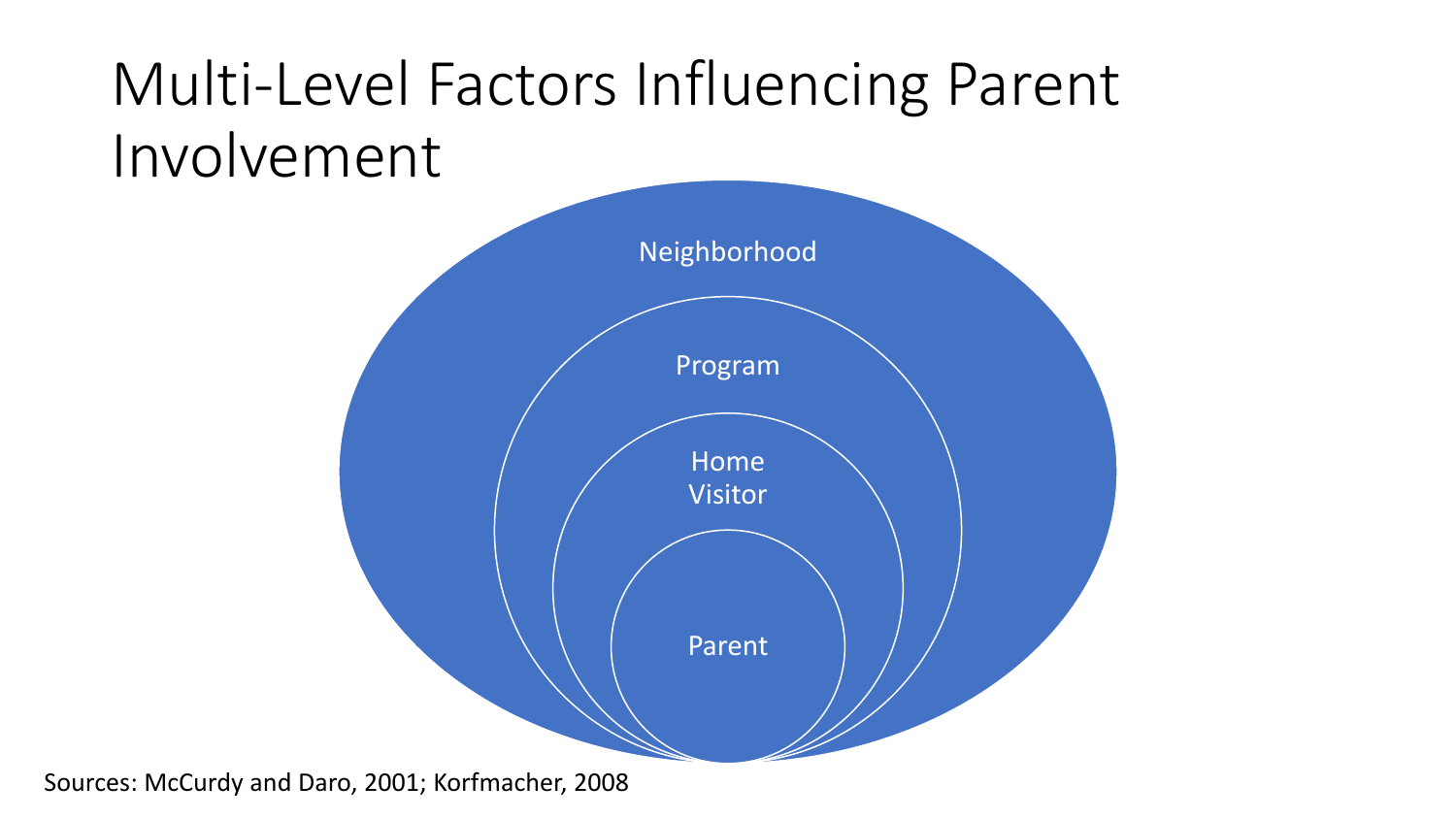#### Purpose

Integrative Review

Review extant empirical literature to distill **factors**  contributing to **parent involvement** in evidencebased home visiting.

Qualitative Study

Elucidate **factors** that influence **enrollment** into home visiting by interviewing women who had been offered home visiting services.

**Precision Home Visiting Research**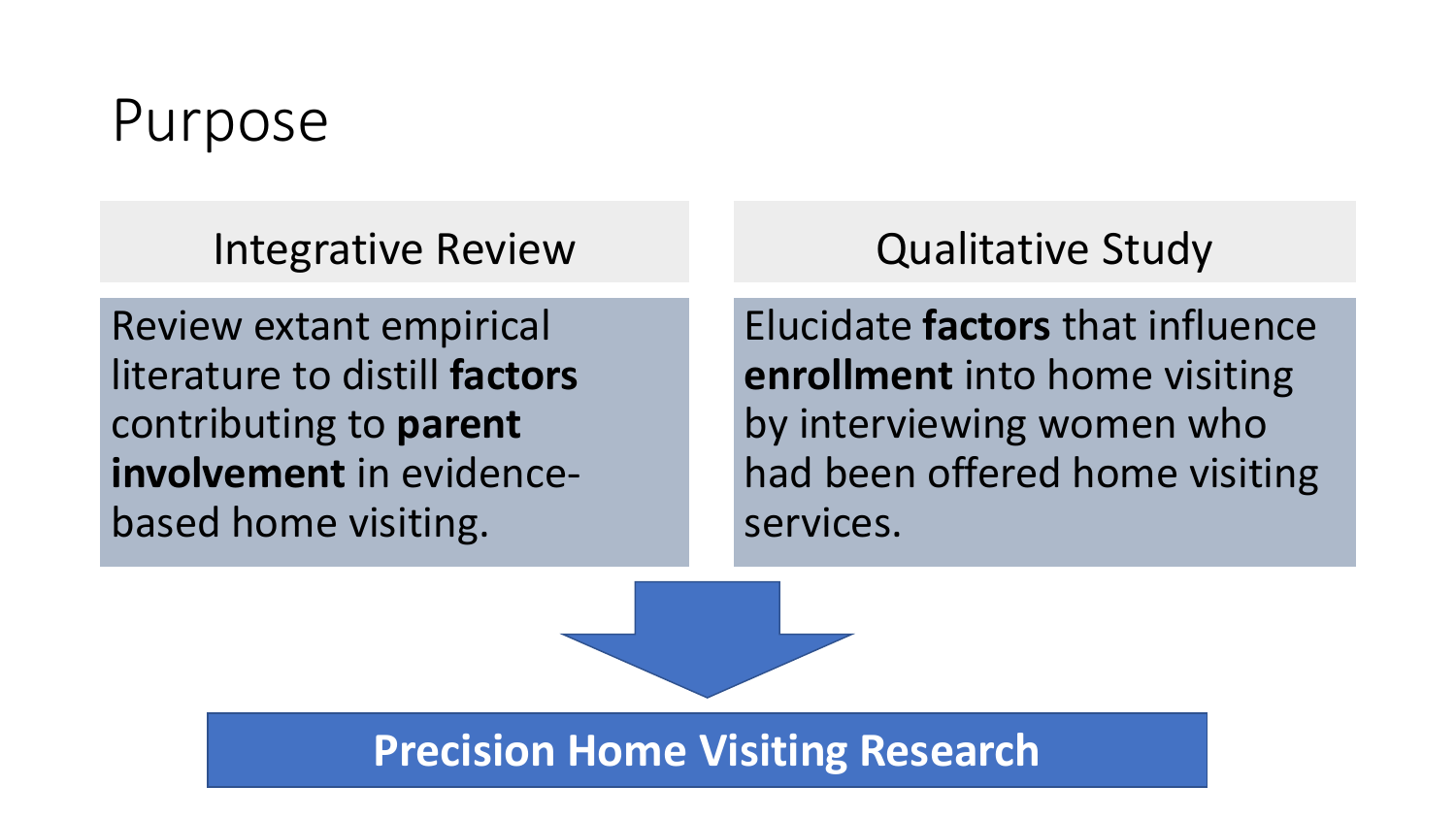# Methods: Integrative Review

Systematic search of parent involvement studies

- Dates: 2007 to 2018
- Databases: PubMed, Embase, Cochran, CINAHL
- Reviewed references list of included articles

Inclusion Criteria

- Original quantitative or qualitative research
- Dependent variable of parent involvement
- Sampled from at least one of the MIECHV eligible home visiting models
- Study conducted in the US
- English language peer reviewed journal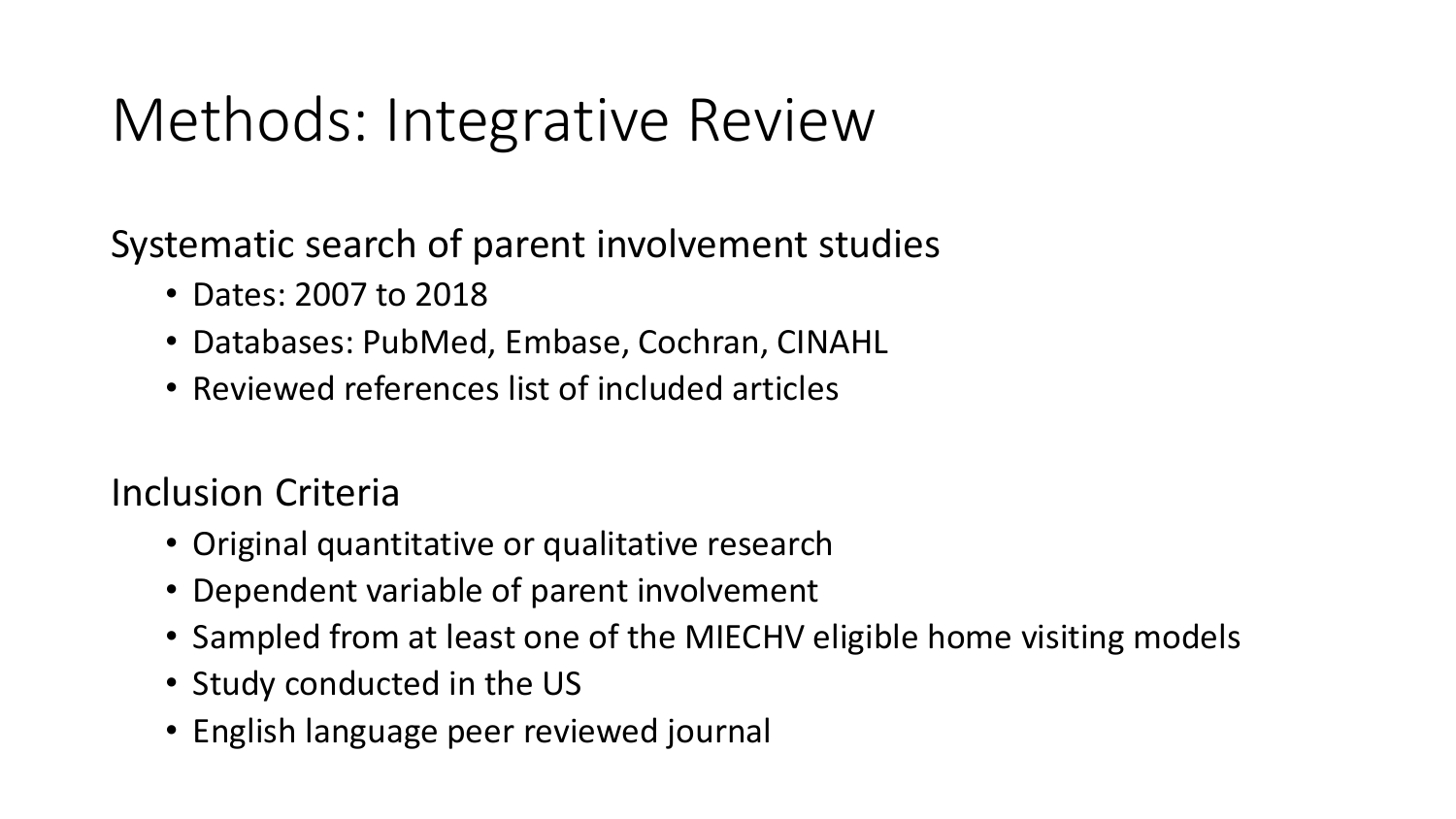#### Results: Literature Review

- 3,640 unduplicated studies were retrieved
	- **25 articles** eligible articles were included (21 using inclusion criteria & 4 from references)
- Methodologies included 14 quantitative (56%), 8 qualitative (35%), & 3 mixed methods (12%) studies
- Home visiting programs sampled included:
	- 65% from Nurse Family Partnership (n=7), Healthy Families America (n=7), or both (n=2)
	- Early Head Start (n=4), SafeCare® (n=4), Family Connects (n=1), Minding the Baby (n=1)
- Marked variation in definitions and measurement of parent involvement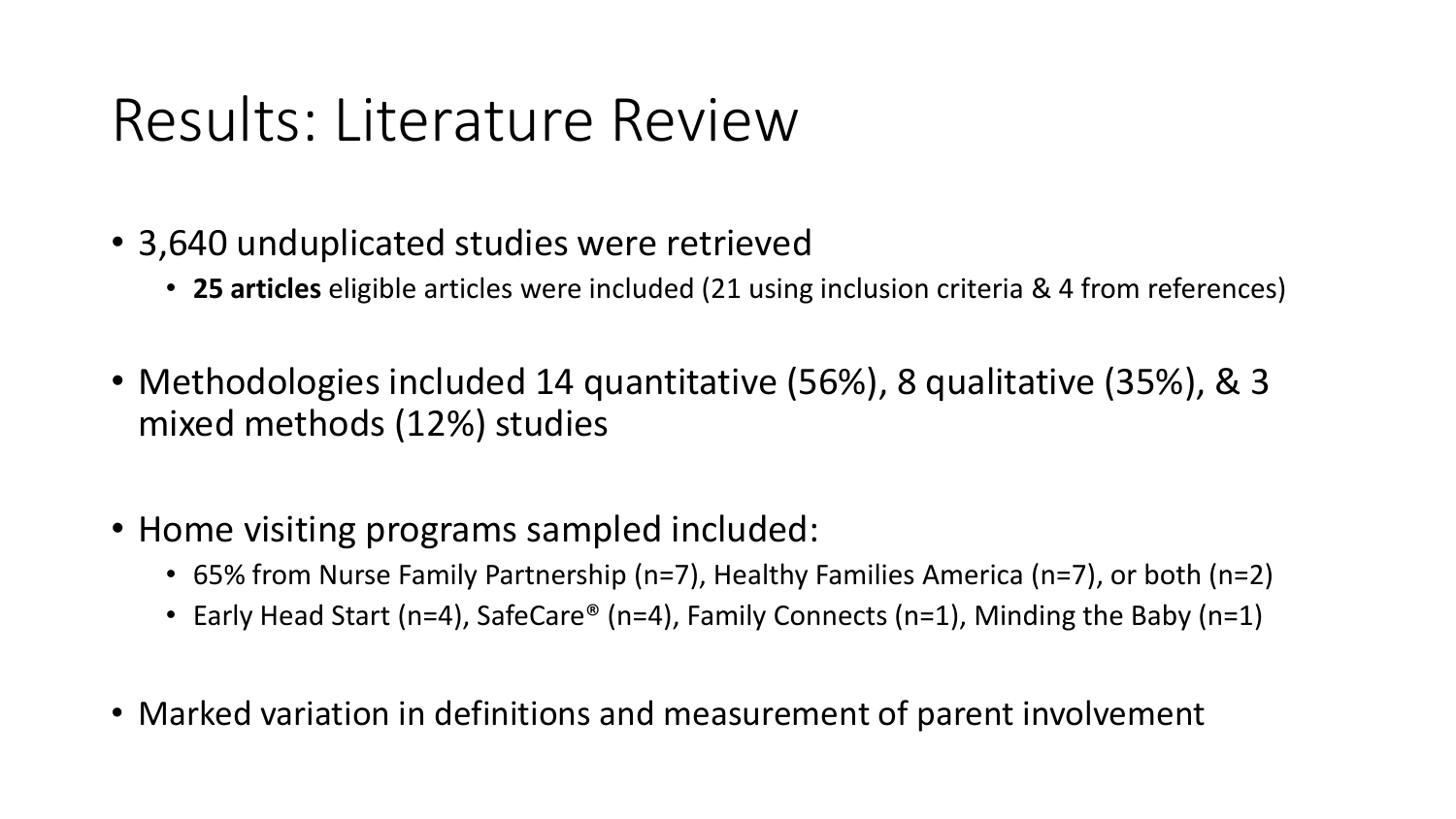# Key Findings: Literature Review

| <b>Factors</b>     | <b>Enrollment</b><br>$n=6$ | <b>Engagement</b><br>$n=7$                                 | <b>Participation</b><br>$n=11$ | <b>Retention</b><br>$n=12$ |  |  |
|--------------------|----------------------------|------------------------------------------------------------|--------------------------------|----------------------------|--|--|
| Parent, n=19       | <b>NCE</b>                 | <b>NCE</b>                                                 | <b>NCE</b>                     | <b>Busy Schedules</b>      |  |  |
| Program, n=17      | <b>NCE</b>                 | <b>Flexibility &amp; Staff Turnover</b>                    |                                |                            |  |  |
| Home Visitor, n=10 | <b>NCE</b>                 | <b>Relationship Quality &amp; Personal Characteristics</b> |                                |                            |  |  |
| Neighborhood, n=4  | <b>NCE</b>                 | <b>NCE</b>                                                 | Disadvantage                   | <b>NCE</b>                 |  |  |

NCE = No consistent evidence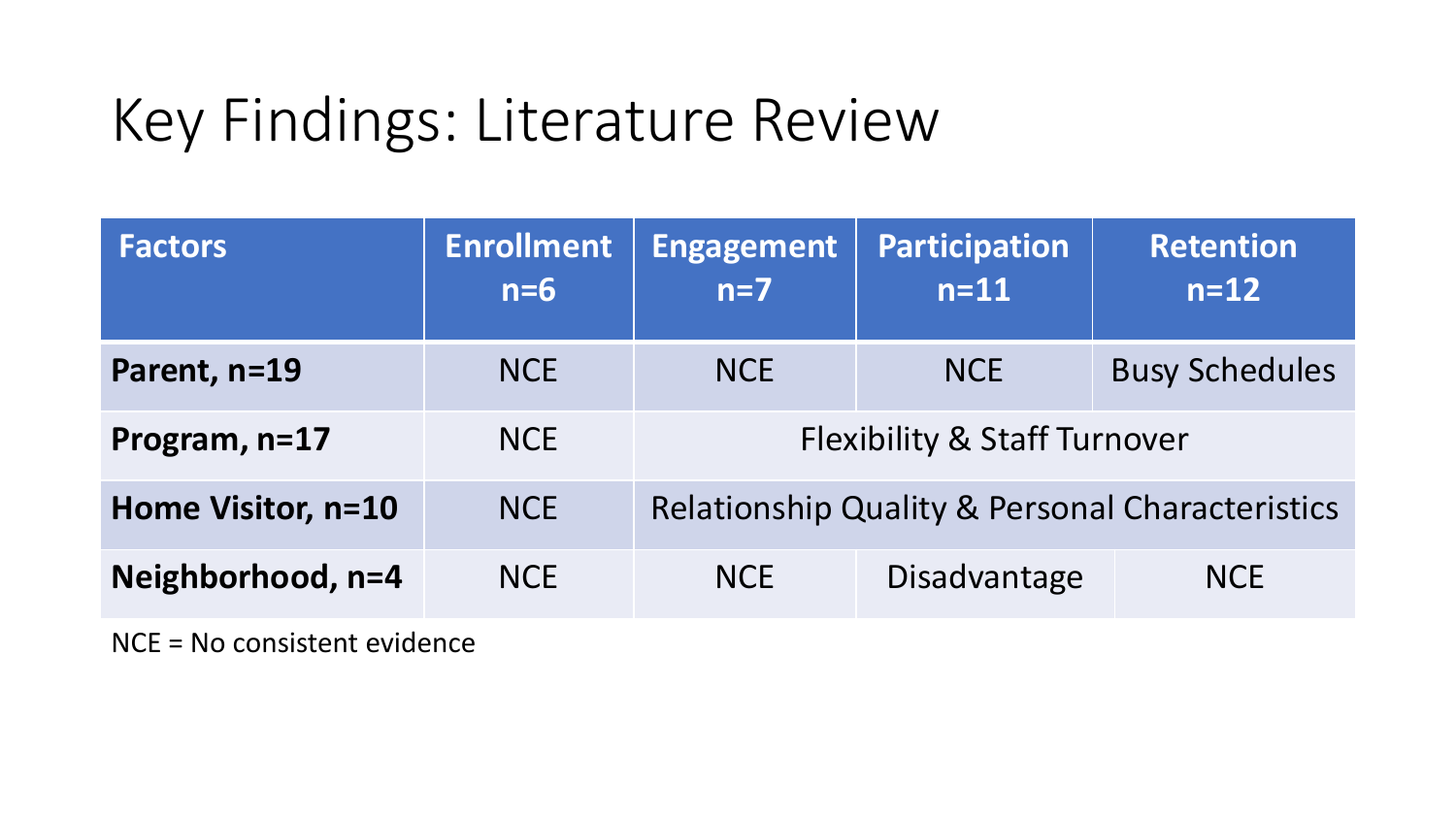# Methods: Qualitative Study

- Purpose
	- Elucidate factors that influence a parent's acceptance or decline of a referral
- Qualitative Interviews
	- N=49 women who were offered home visiting
		- n=28 accepted a referral (prior to initiating services)
		- n=21 declined a referral
- Setting
	- Baltimore City
	- Central triage system for MA and HV
	- Referrals to NFP, HFA, Early Head Start, Healthy Start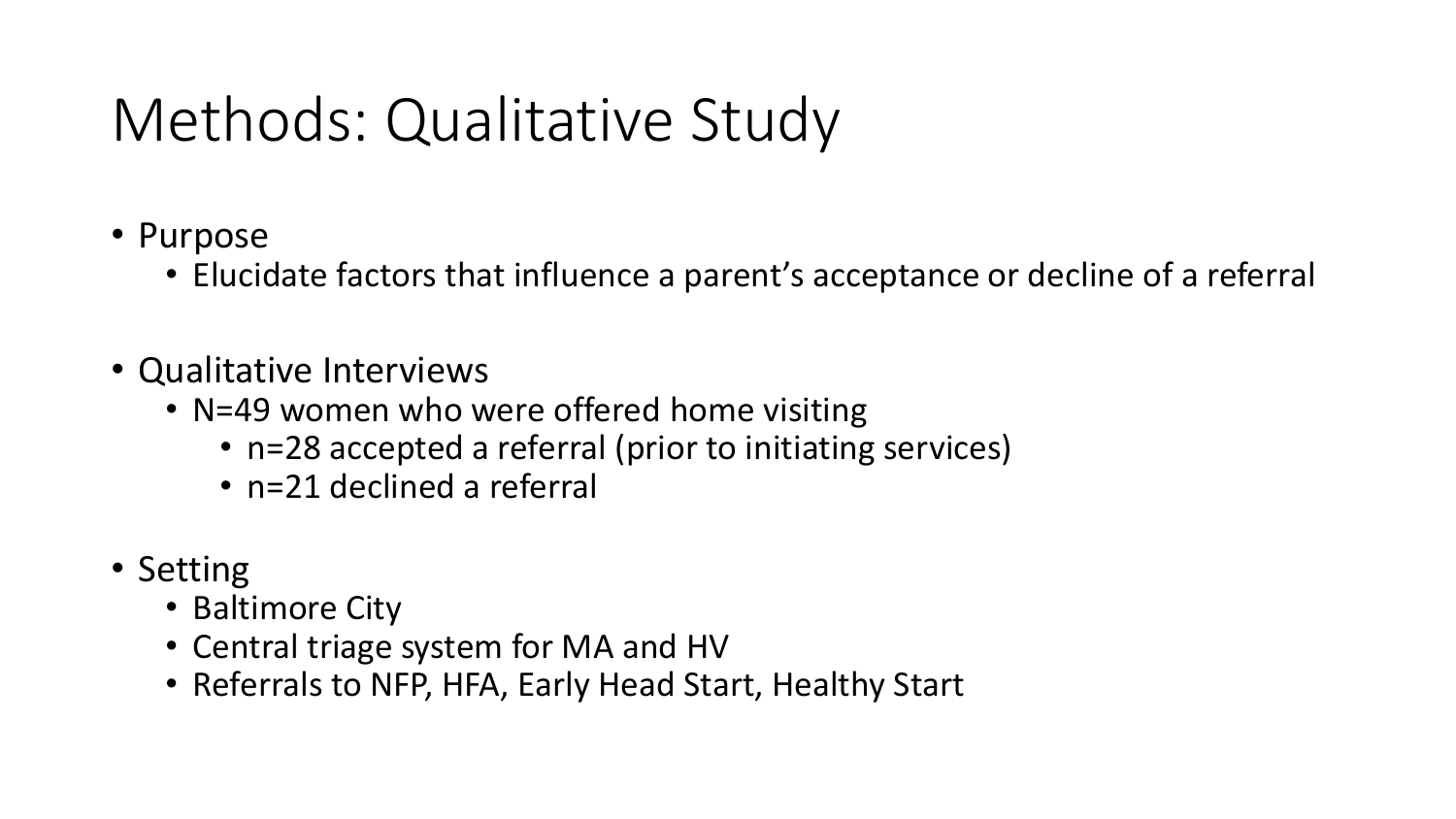|                                  | <b>Total</b><br>$N=49$ | <b>Accepted Referral</b><br>$n=28$ | <b>Declined Referral</b><br>$n=21$ | <b>Comparison</b><br>$(t-test, X2)$ |
|----------------------------------|------------------------|------------------------------------|------------------------------------|-------------------------------------|
| Age, m(SD)                       | 28.5(5.9)              | 28.6(5.4)                          | 28.2(6.7)                          | 0.83                                |
| Race/Ethnicity, #(%)             |                        |                                    |                                    | 0.30                                |
| <b>Non-Hispanic Black</b>        | 42 (85.7)              | 26 (92.9)                          | 16(76.2)                           |                                     |
| <b>Non-Hispanic White</b>        | 1(2.0)                 | 0(0)                               | 1(4.8)                             |                                     |
| <b>Non-Hispanic Other Race</b>   | 5(10.2)                | 2(7.1)                             | 3(14.3)                            |                                     |
| <b>Hispanic</b>                  | 1(2.0)                 | 0(0)                               | 1(4.8)                             |                                     |
| Education, #(%)                  |                        |                                    |                                    | 0.77                                |
| <b>Less than HS</b>              | 12(24.5)               | 7(25.0)                            | 5(23.8)                            |                                     |
| <b>HS or GED</b>                 | 21(42.9)               | 13(46.4)                           | 8(38.1)                            |                                     |
| <b>Greater than HS</b>           | 16(32.7)               | 8(28.6)                            | 8(38.1)                            |                                     |
| Unemployed, #(%)                 | 32(65.3)               | 22(78.6)                           | 10(47.6)                           | $\left[0.02\right]$                 |
| Financial instability, #(%)      | 29(59.2)               | 10(35.7)                           | 11(52.4)                           | 0.40                                |
| Not married/no committed partner | 25(51.0)               | 13 (46.4)                          | 12(57.1)                           | 0.46                                |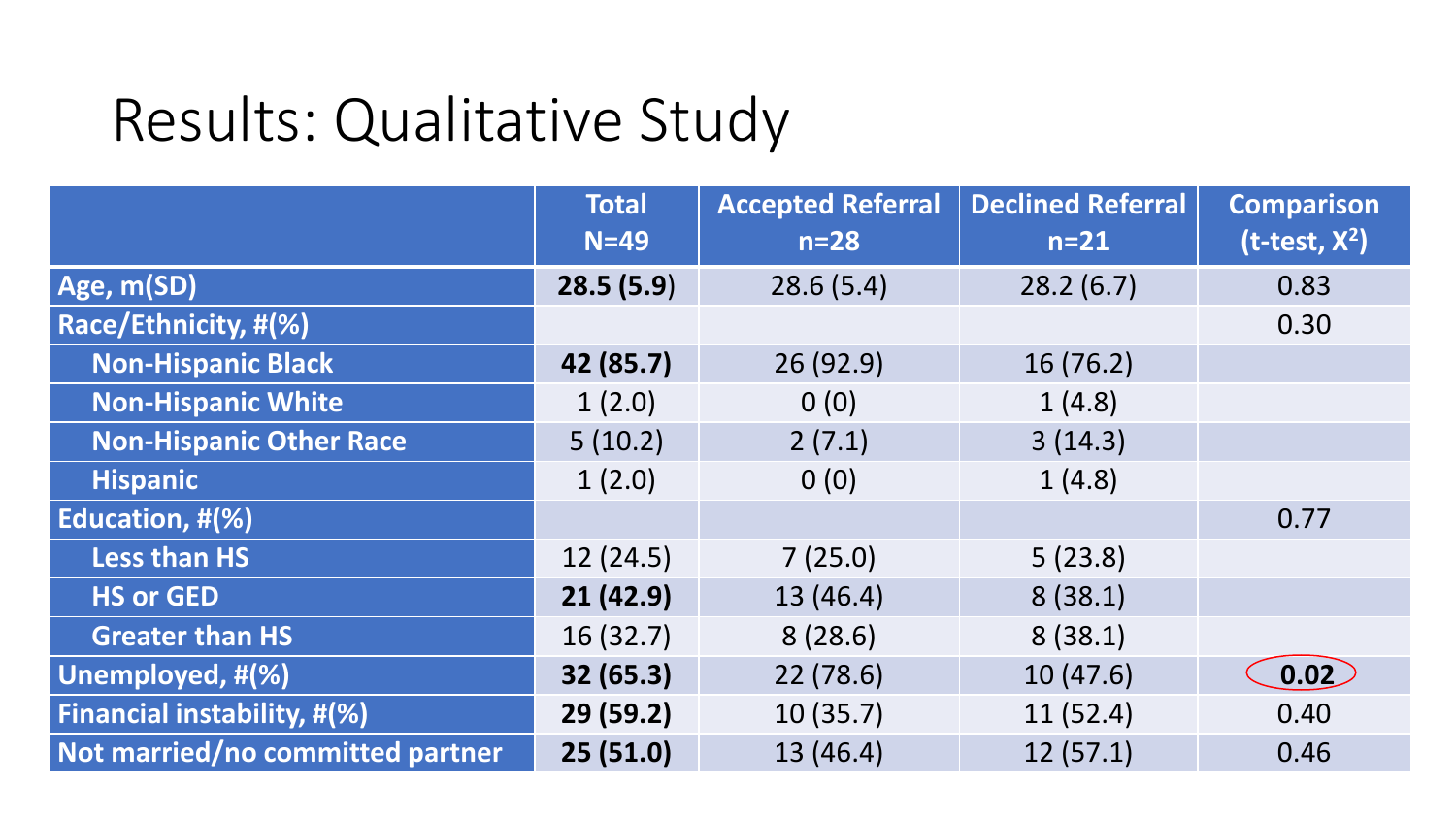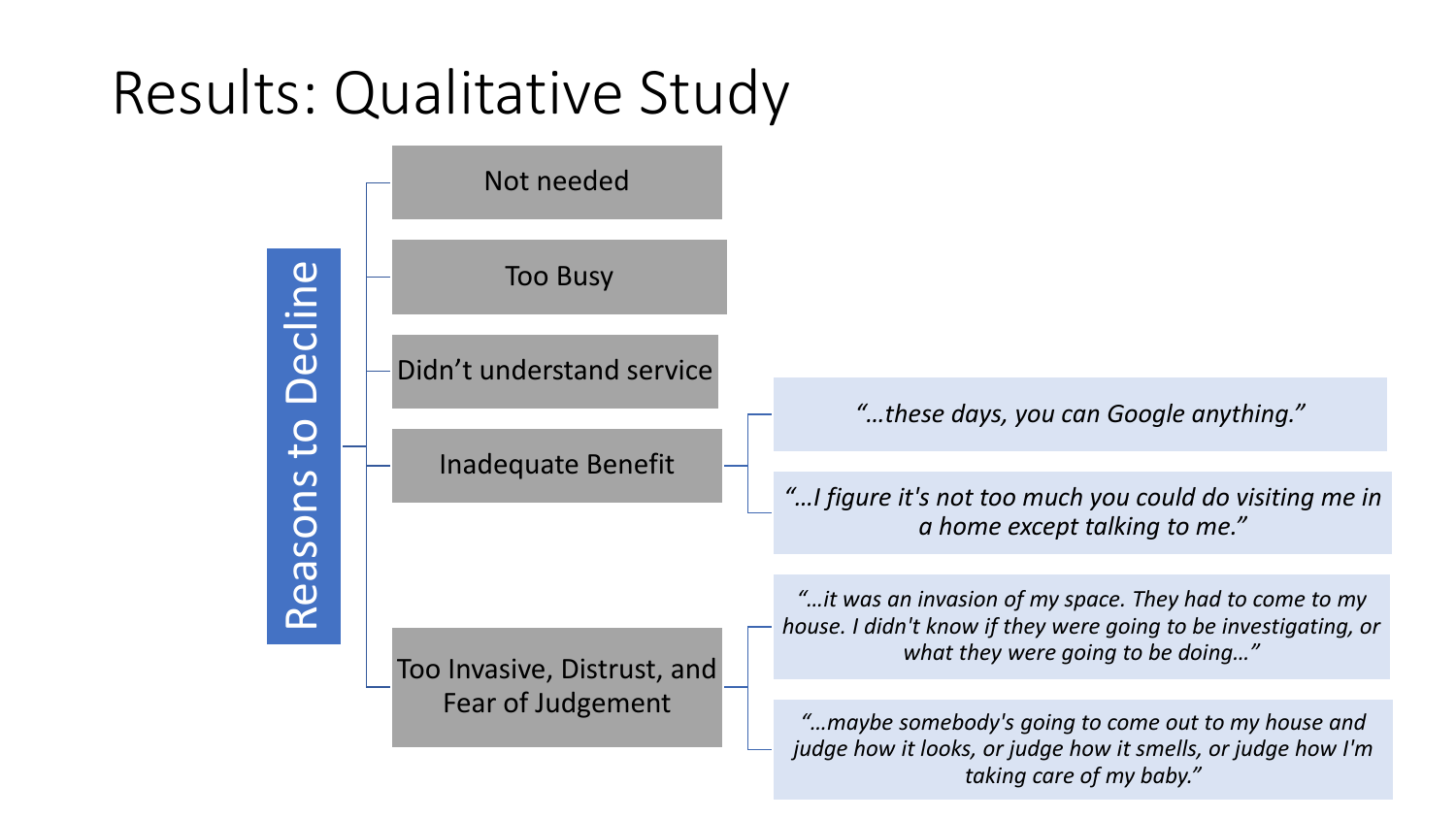- Participants in the accept group also reported not understanding what home visiting provides
- 10 participants who declined referral told the study team that they wanted home visiting
	- Didn't understand the service
	- Thought they had accepted
	- Did not recall being offered
	- Changed their mind since offer
- In both groups, most had been pregnant before but had no previous knowledge of home visiting
	- Of those who said they knew someone who had received home visiting, 4/5 were accepters
- Phone calls as the primary outreach method was a barrier for both groups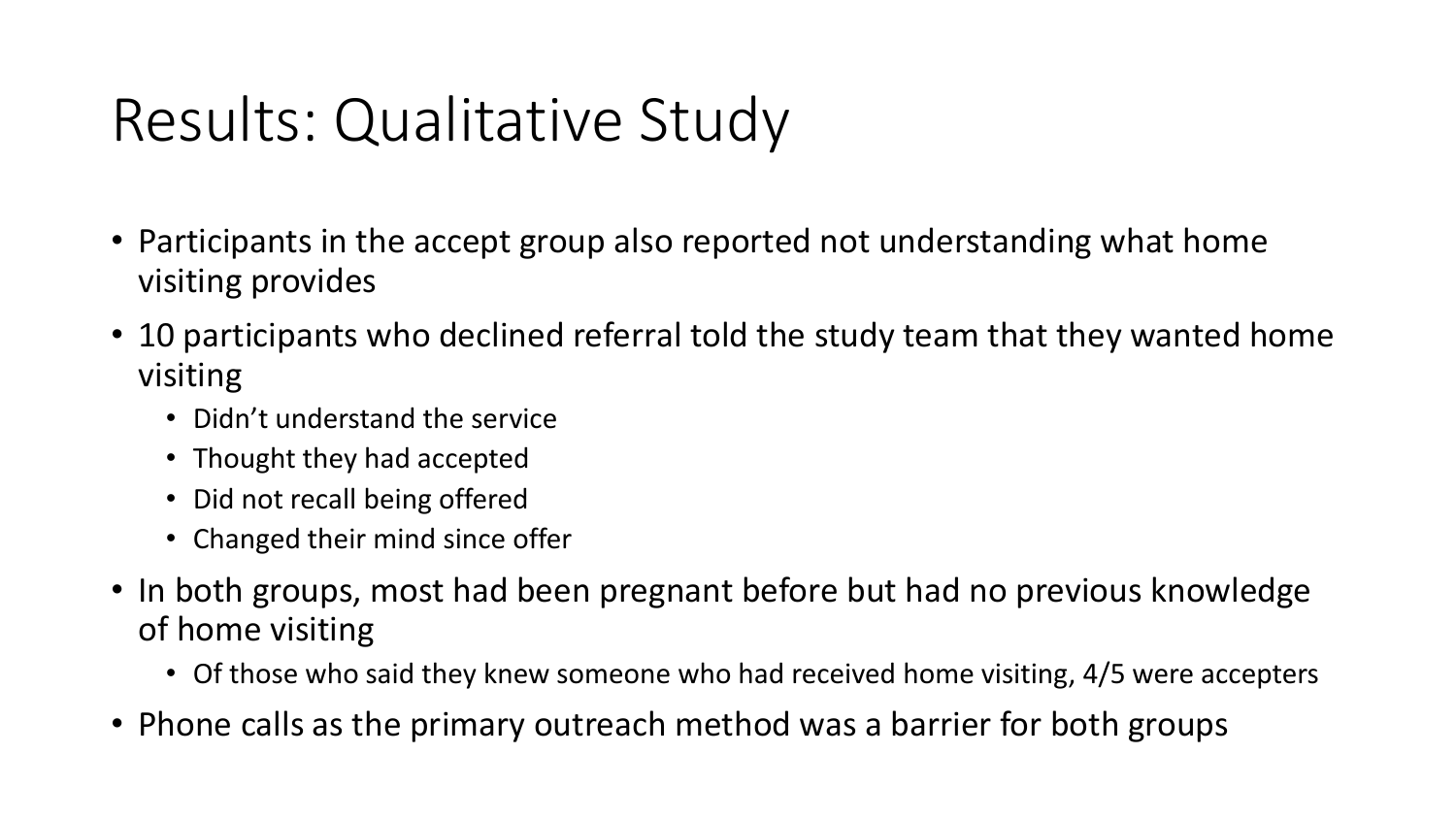## Implications & Future Research

Inconsistent measures of involvement make comparisons across studies difficult

The study of parent parent factors has not yielded consistent results. Home visitor and program factors show more consistent results.

Few home visitor- and program-level interventions to promote parent involvement have been tested.



#### **Implications The Constructions in the Directions for Future Research**

Develop standardized measures of involvement

Quantitative studies of the relationship between involvement and program and home visitor factors

Precision approach to testing active ingredients to promote parent involvement.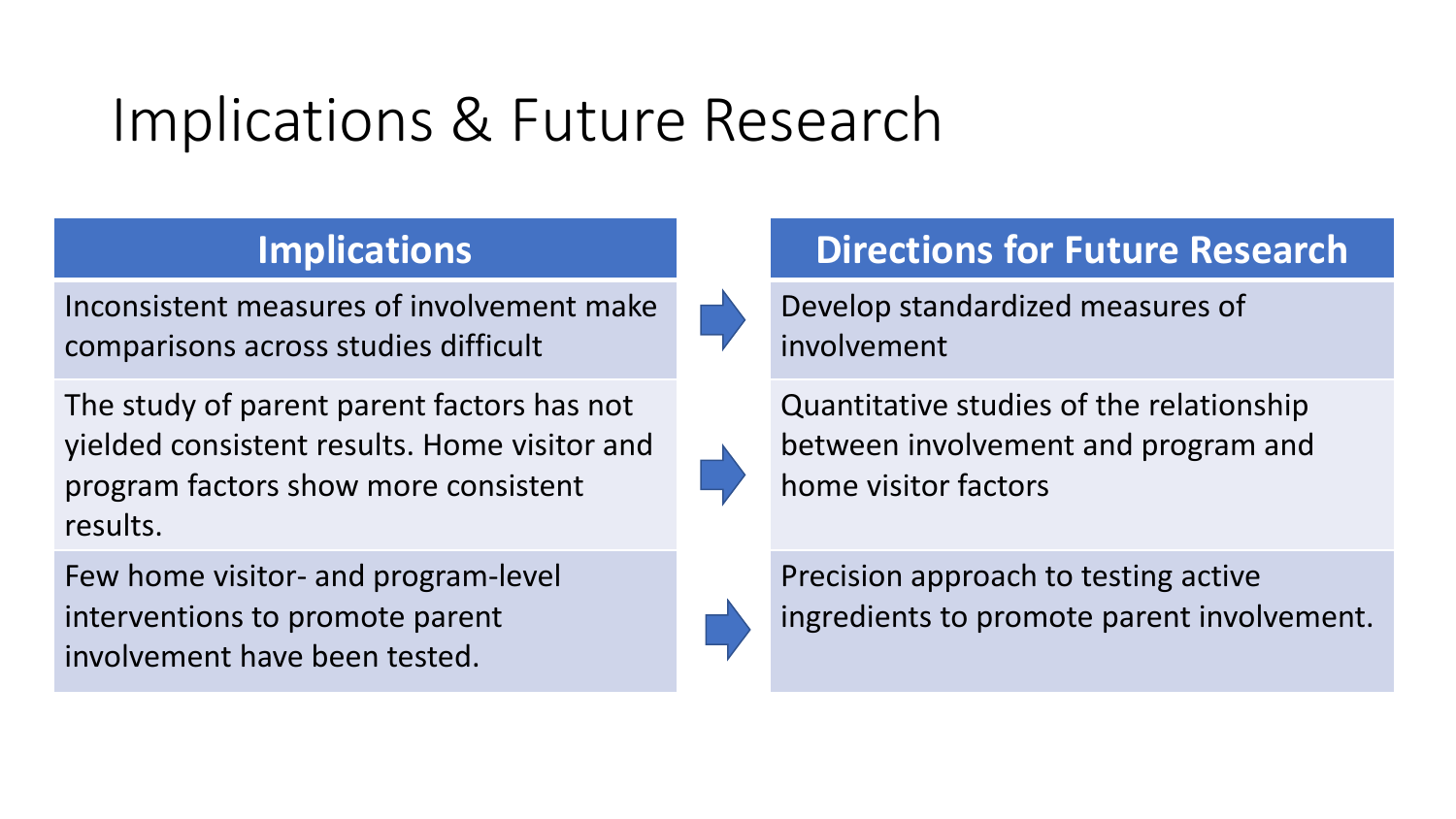# Opportunities for Testing Active Ingredients

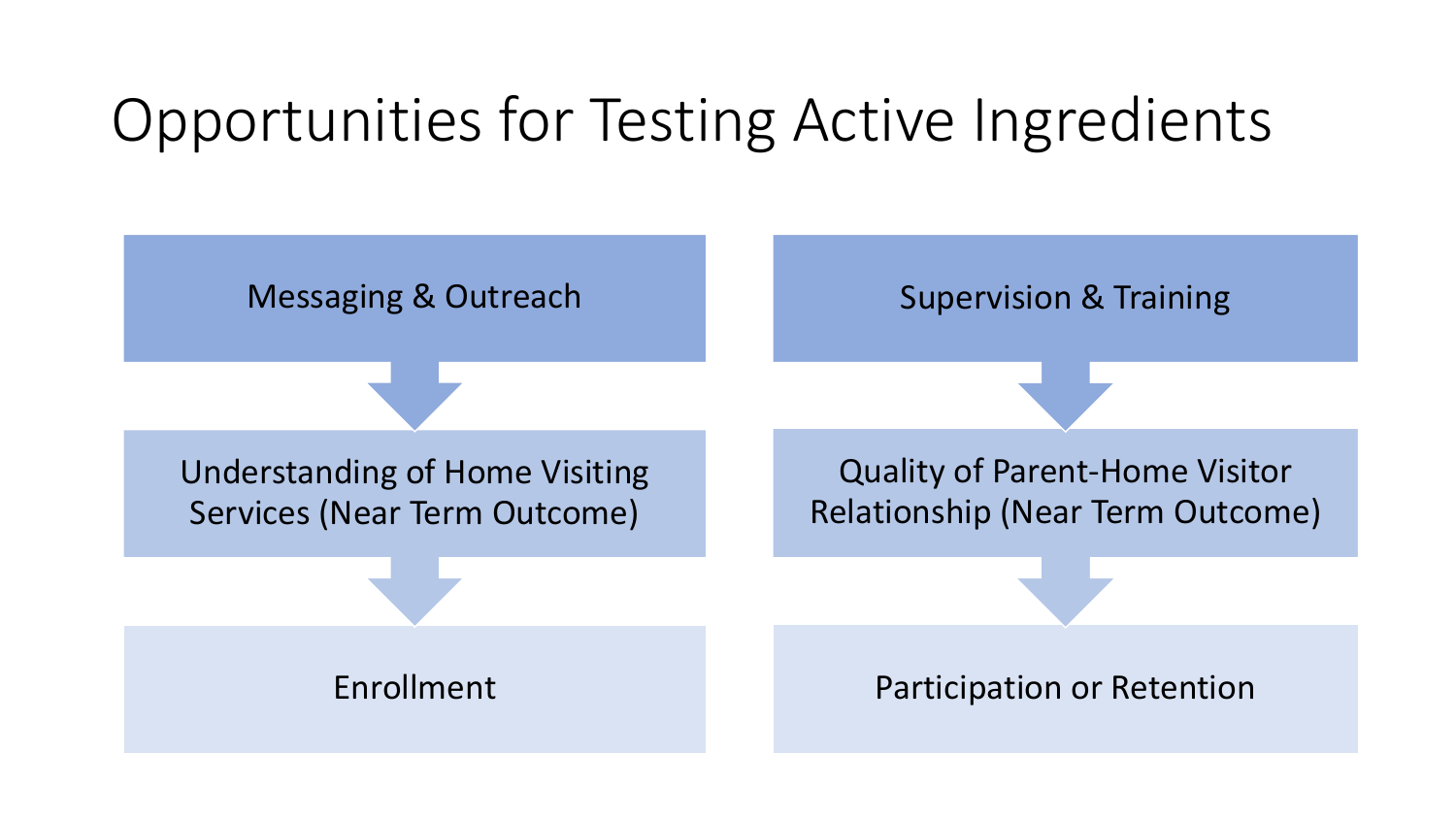#### References

- 1. Korfmacher, J., Green, B., Staerkel, F., Peterson, C., Cook, G., Roggman, L., … Schiffman, R. (2008). Parent involvement in early childhood home visiting. *Child and Youth Care Forum*, *37*(4), 171–196.
- McCurdy, K., & Daro, D. (2001). Parent involvement in family support programs: An integrated theory. *Family Relations*, *50*(2), 113–121.
- 3. McCurdy, K., Gannon, R. A., & Daro, D. (2003). Participation patterns in home-based family support programs: Ethnic variations. *Family Relations*, *52*(1), 3–11.
- 4. Sparr, M., Zaid, S., Filene, J., & Denmark, N. (2017). *State-Led Evaluations of Family Engagement : The Maternal , Infant , and Early Childhood Home Visiting Program What Is Family Engagement and What Questions Are Awardees*. Washington, DC.

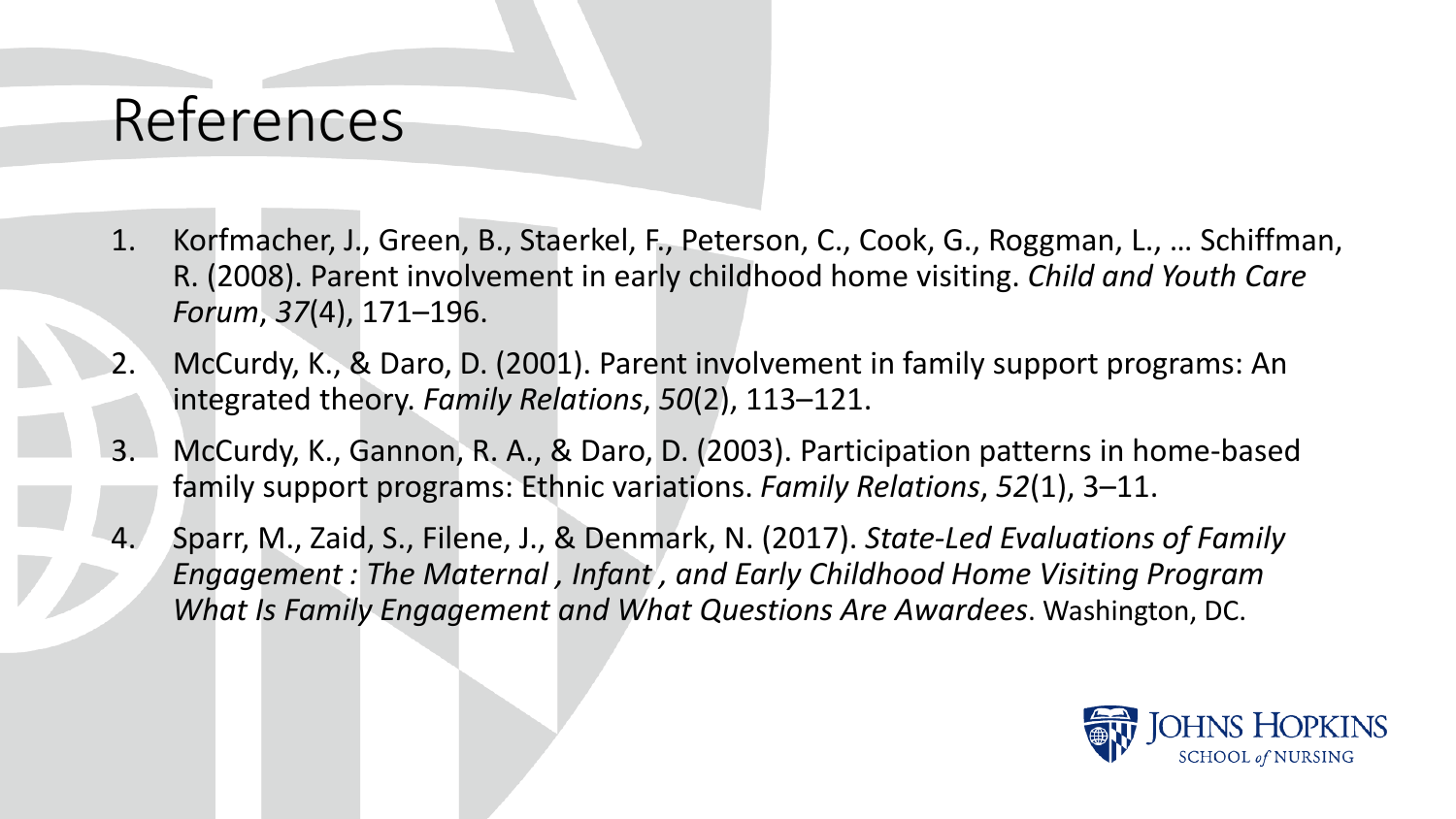